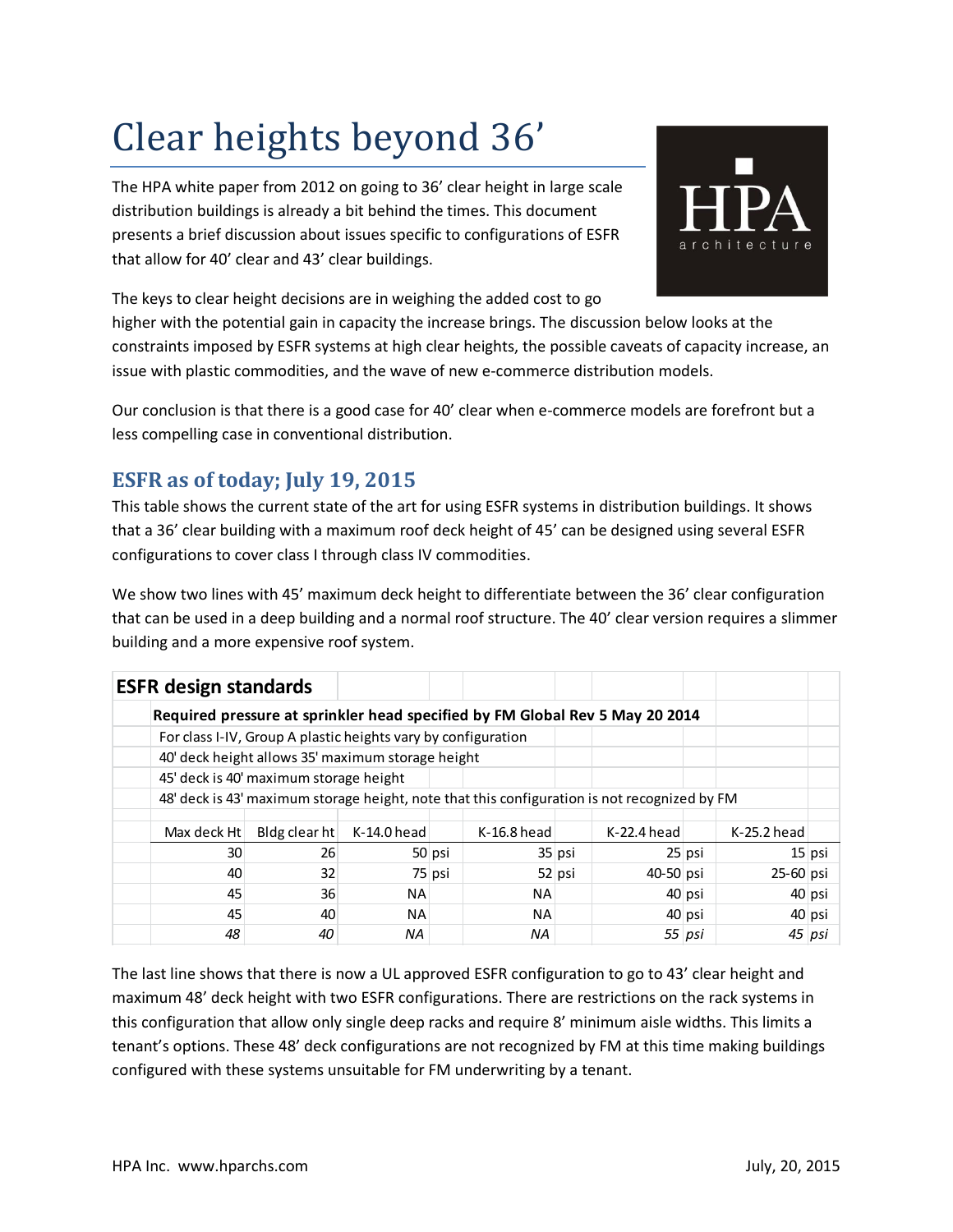This above table is for Type I through type IV commodities but there are tenants who need to deal with Group A plastics as well. There are 4 types of Group A plastic commodities to consider:

- Unexpanded carton enclosed plastics
- Unexpanded exposed plastics
- Expanded carton enclosed plastics
- Expanded exposed plastics

Expanded plastics either carton enclosed or exposed are only approved for ESFR with a special rack configuration in a 36' clear building that includes vertical barriers. We can concentrate then on the issues of unexpanded plastics in ESFR high clear buildings.

#### **ESFR and Plastics**

The following set of tables indicate the ESFR configurations that can accommodate the Group A plastics to take advantage of the clear height:

| 35' maximum deck height (28' clear) and Group A plastics |     |                       |           |                            |           |  |  |
|----------------------------------------------------------|-----|-----------------------|-----------|----------------------------|-----------|--|--|
|                                                          |     | Unexpanded Max height |           | <b>Expanded Max height</b> |           |  |  |
| Head design                                              | PSI | Carton                | Exposed   | Carton                     | Exposed   |  |  |
| K 14                                                     | 75  | 30'                   | 30'       | NA.                        | NA        |  |  |
| K 16.8                                                   | 52  | 30'                   | 30'       | <b>NA</b>                  | NA        |  |  |
| K 22.4                                                   | 35  | 30'                   | <b>NA</b> | <b>NA</b>                  | <b>NA</b> |  |  |
| K 25.2                                                   | 20  | 30'                   | ΝA        | <b>NA</b>                  | <b>NA</b> |  |  |

| 40' maximum deck height (32' clear) and Group A plastics |     |                       |         |                            |         |  |
|----------------------------------------------------------|-----|-----------------------|---------|----------------------------|---------|--|
|                                                          |     | Unexpanded Max height |         | <b>Expanded Max height</b> |         |  |
| Head design                                              | PSI | Carton                | Exposed | Carton                     | Exposed |  |
| K 16.8                                                   | 52  | 35'                   | 35'     | NA.                        | NA      |  |
| K 22.4                                                   | 40  | 30'                   | ΝA      | NA.                        | ΝA      |  |
| K 22.4                                                   | 50  | 30'                   | 35'     | <b>NA</b>                  | ΝA      |  |
| K 25.2                                                   | 25  | 35'                   | ΝA      | NA.                        | ΝA      |  |
| K 25.2                                                   | 50  | 30'                   | 35'     | <b>NA</b>                  | ΝA      |  |
| With special rack requirements                           |     |                       |         |                            |         |  |
| K 25.2                                                   | 60  | 35'                   | 35'     | 35'                        | 35'     |  |

| 45' maximum deck height (36' & 40' clear) and Group A plastics |            |        |         |                                           |           |  |  |  |
|----------------------------------------------------------------|------------|--------|---------|-------------------------------------------|-----------|--|--|--|
|                                                                |            |        |         | Unexpanded Max height Expanded Max height |           |  |  |  |
| Head design                                                    | <b>PSI</b> | Carton | Exposed | Carton                                    | Exposed   |  |  |  |
| $K$ 22.4                                                       | 40         | 40'    | NA.     | NA.                                       | NA.       |  |  |  |
| $K$ 25.2                                                       | 40         | 40'    | NA.     | NA.                                       | <b>NA</b> |  |  |  |

Let's not forget the 48' deck height UL listed configuration on the next page: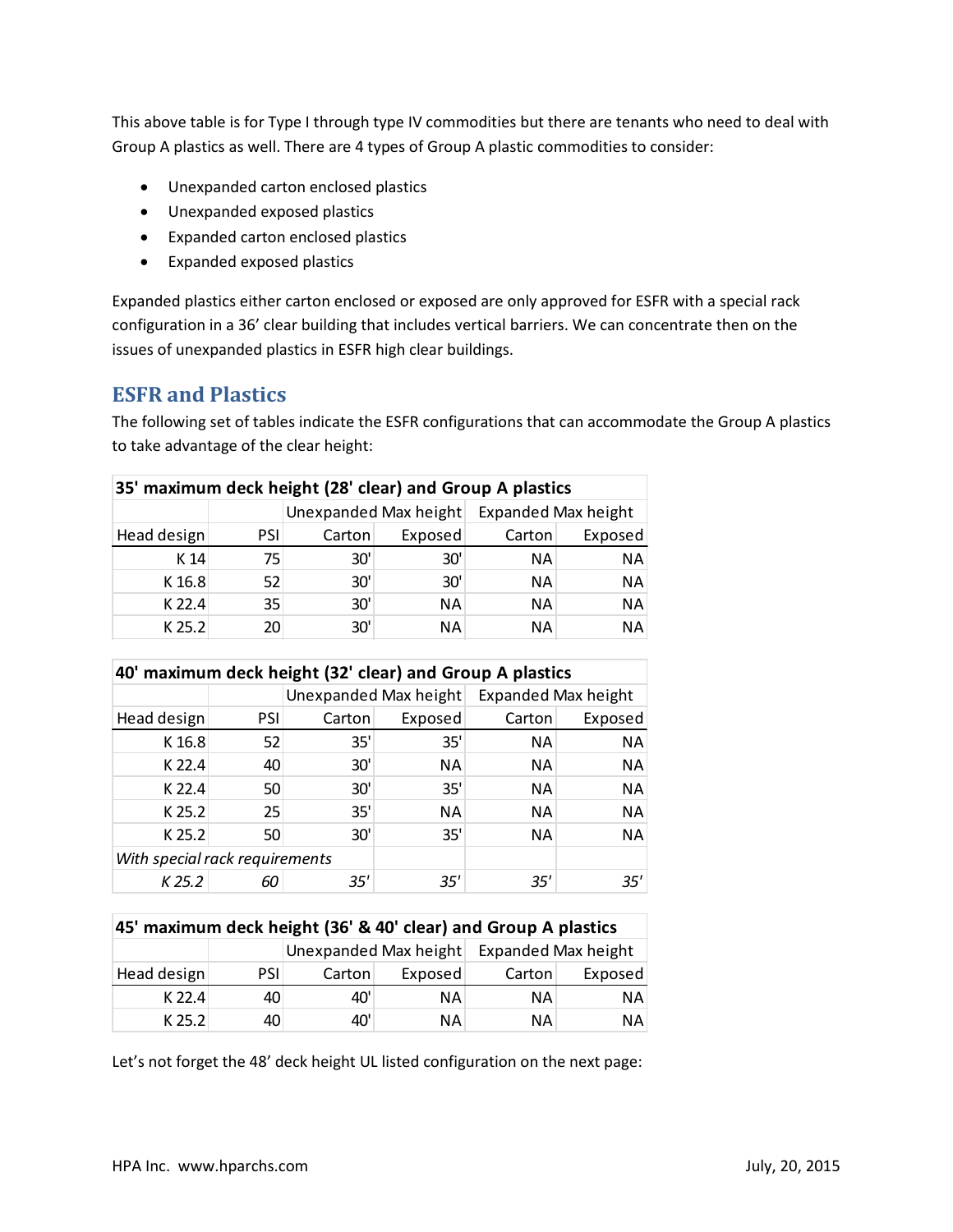| 48' maximum deck height (40' clear) and Group A plastics |            |        |         |                                           |         |  |  |
|----------------------------------------------------------|------------|--------|---------|-------------------------------------------|---------|--|--|
|                                                          |            |        |         | Unexpanded Max height Expanded Max height |         |  |  |
| Head design                                              | <b>PSI</b> | Carton | Exposed | Carton                                    | Exposed |  |  |
| $K$ 22.4                                                 | 55         | 43'    | NA.     | ΝA                                        | ΝA      |  |  |
| $K$ 25.2                                                 | 45         | 43'    | NA.     | ΝA                                        | ΝA      |  |  |

These tables indicate that moving above 40' deck height eliminates the possibility of storing unexpanded exposed plastics above 35' without in-rack systems. That may not be an issue for many tenants and plastics can always be accommodated with an in-rack system in specific areas of a building.

### **Rack storage capacity increases**

In terms of the actual pallet stacking dimensions there is some increase in capacity moving from 36' clear to 40' clear but it is generally less dramatic than the increase that can be gained going form 32' clear to 36' clear. The diagram below is an update from the HPA 2012 paper:



This shows the 3 most common pallet load height in use. While the move from 32' clear to 36' clear shows easy increases for all three load heights, the move from 36' clear to 40' is a clear increase for only the 72" load height. There are many different load heights in use however, and many tenants mix load heights within their operations so it is still possible for many tenants to optimize for a 40' clear building as well as a 36' clear building.